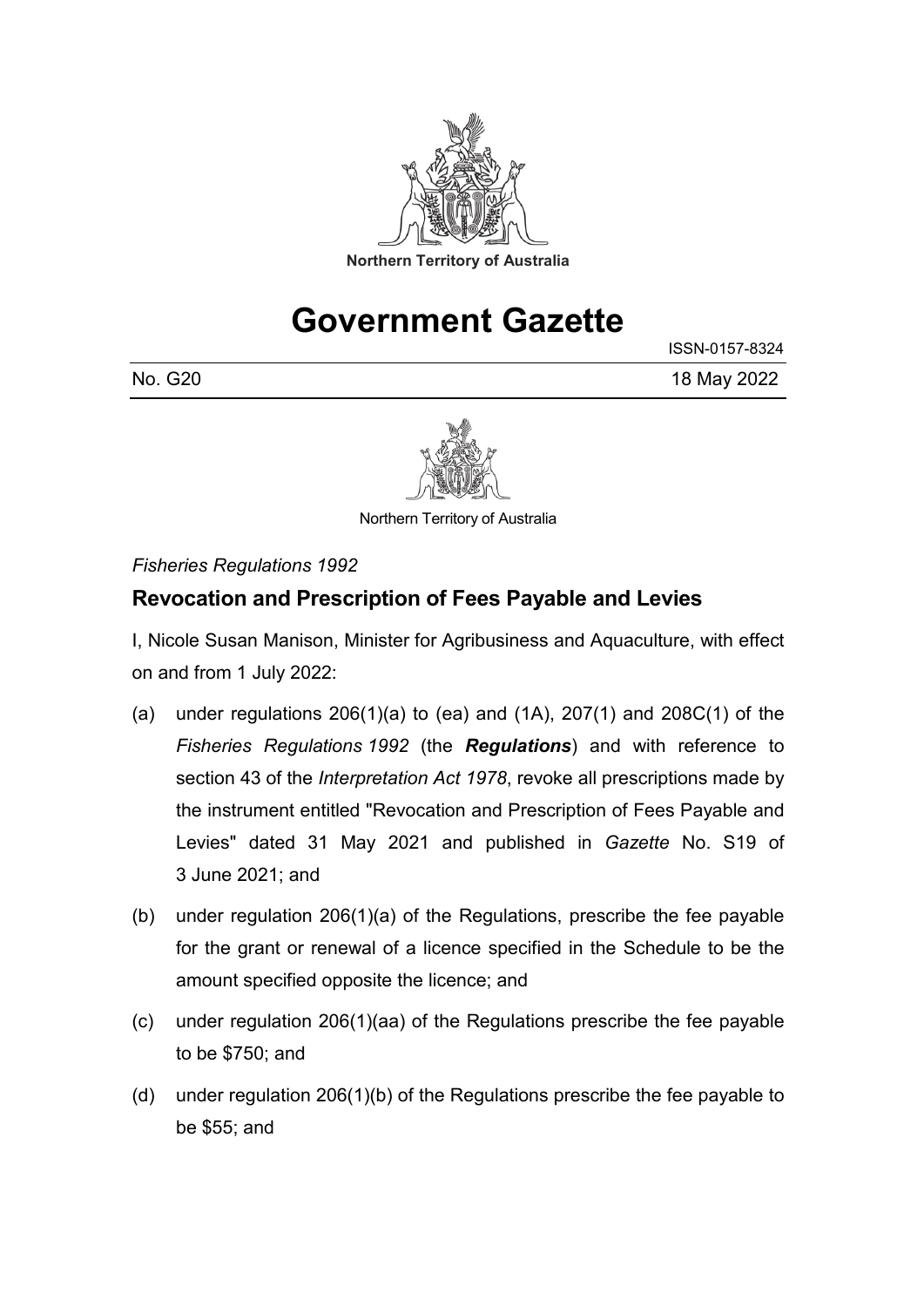- (e) under regulation 206(1)(c) of the Regulations prescribe the fee payable to be \$270; and
- (f) under regulation 206(1)(d) of the Regulations prescribe the fee payable to be \$30; and
- (g) under regulation 206(1)(e) of the Regulations prescribe the fee payable to be \$105; and
- (h) under regulation 206(1)(ea) of the Regulations prescribe the fee payable to be \$22; and
- (i) under regulation 206(1A) of the Regulations, prescribe the method of assessing the fee payable for a person to examine, or obtain a copy of information from, a register mentioned in section 9(2) of the *Fisheries Act 1988* (the *Act*) to be:
	- (i) the fee payable for an application is \$31; and
	- (ii) the fee payable per hour of estimated time required for staff to search for, retrieve and return information from registers is \$26; and
	- (iii) the fee payable per page of photocopying in A4 black and white is \$0.21; and
	- (iv) the fee payable per page of photocopying in A4 colour is \$0.62; and
- (j) under regulation 207(1) of the Regulations, prescribe the levy to be paid:
	- (i) by an applicant for the grant, renewal or transfer of a Pearl Oyster Fishery licence to be \$1 215 on and from 1 January 2023; and
	- (ii) by an applicant for the grant, renewal or transfer of a licence listed in Schedule 3 of the Regulations (other than a Pearl Oyster Fishery licence) to be \$1 215; and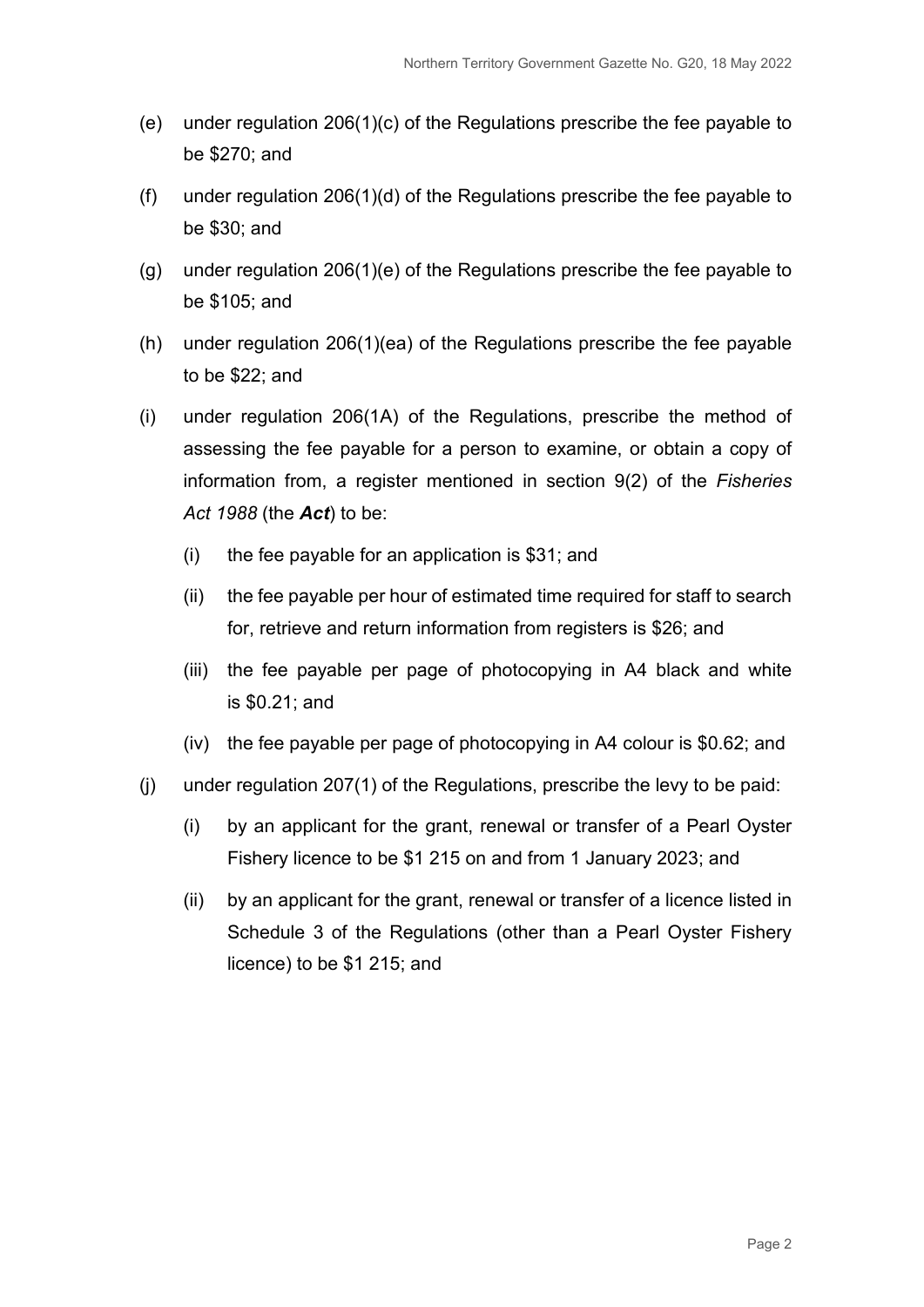(k) under regulation 208C(1) of the Regulations, prescribe the levy for each pearl culture unit allocated to a Pearl Oyster Fishery licensee or Pearl Oyster Culture Industry licensee that is to be paid by the licensee on application for renewal of the licence to be \$60 on and from 1 January 2023.

N. S. Manison Minister for Agribusiness and Aquaculture

Dated 10 May 2022

#### **Schedule**

| <b>Licence</b>                           | Fee Payable (\$)                                                       |
|------------------------------------------|------------------------------------------------------------------------|
| <b>Aboriginal Coastal licence</b>        | 50                                                                     |
| Aquaculture licence                      | 670                                                                    |
| Aquarium Fishing/Display Fishery licence | 1 3 1 5                                                                |
| <b>Aquarium Trader licence</b>           | 270                                                                    |
| <b>Bait Net Fishery licence</b>          | 1 3 1 5                                                                |
| <b>Barramundi Fishery licence</b>        | 280 per 100 m of gill net<br>permitted to be used<br>under the licence |
| <b>Coastal Line Fishery licence</b>      | 1 2 2 5                                                                |
| <b>Coastal Net Fishery licence</b>       | 1 3 1 5                                                                |
| <b>Demersal Fishery licence</b>          | 1 2 2 5                                                                |
| <b>Development Fishery licence</b>       | 1 2 9 0                                                                |
| <b>Fish Trader/Processor licence</b>     | 670                                                                    |
| <b>Fishing Tour Operator licence</b>     | 835                                                                    |
| <b>Jigging Fishery licence</b>           | 1 2 2 5                                                                |
| <b>Mollusc Fishery licence</b>           | 1 3 1 5                                                                |
| Mud Crab Fishery licence                 | 1 3 1 5                                                                |
| Off-shore Net and Line Fishery licence   | 1 2 2 5                                                                |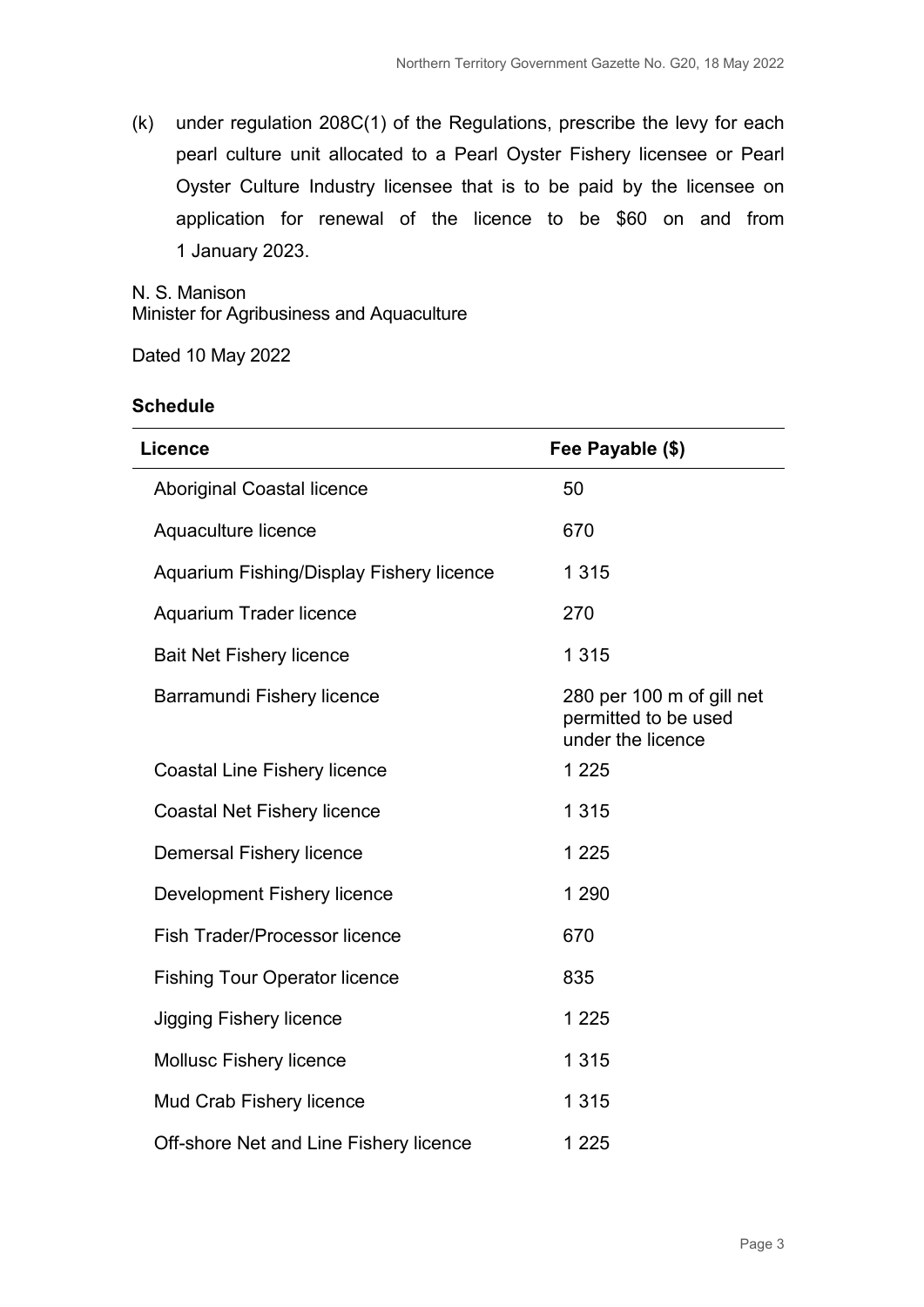| Ornamental Aquaculture licence               | 105     |
|----------------------------------------------|---------|
| <b>Pearl Oyster Culture Industry licence</b> | 1 3 1 5 |
| <b>Pearl Oyster Fishery licence</b>          | 1 2 2 5 |
| Public Aquarium licence                      | 670     |
| Spanish Mackerel Fishery licence             | 1 3 1 5 |
| <b>Timor Reef Fishery licence</b>            | 1 2 2 5 |
| Trepang Fishery licence                      | 1 3 1 5 |
|                                              |         |

*Fisheries Regulations 1992*

## **Revocation and Prescription of Timor Reef Fishery Licence Levies, Demersal Fishery Licence Levies, and Off-shore Net and Line Fishery Licence Levies**

I, Ian Arthur Curnow, Director of Fisheries, as the delegate of the Northern Territory Fisheries Joint Authority:

- (a) under regulations 208A(1), 208B(1) and 208CA(1) of the *Fisheries Regulations 1992* and with reference to section 43 of the *Interpretation Act 1978,* revoke the prescription of levies made by the notice entitled "Revocation and Prescription of Timor Reef Fishery Licence Levies, Demersal Fishery Licence Levies, and Off-shore Net and Line Fishery Licence Levies" dated 1 June 2021 and published in *Gazette* No. S19 of 3 June 2021 with effect on and from 1 July 2021; and
- (b) under regulation 208A(1) of the *Fisheries Regulations 1992*, prescribe the following levies to be paid by the holder of a Timor Reef Fishery licence on application for renewal of the licence with effect from 1 July 2022 to 30 June 2023:
	- (i) \$0.120 for each fishery unit for goldband snapper attached to the licence;
	- (ii) \$0.015 for each fishery unit for red snapper attached to the licence;
	- (iii) \$0.087 for each fishery unit for grouped fish attached to the licence;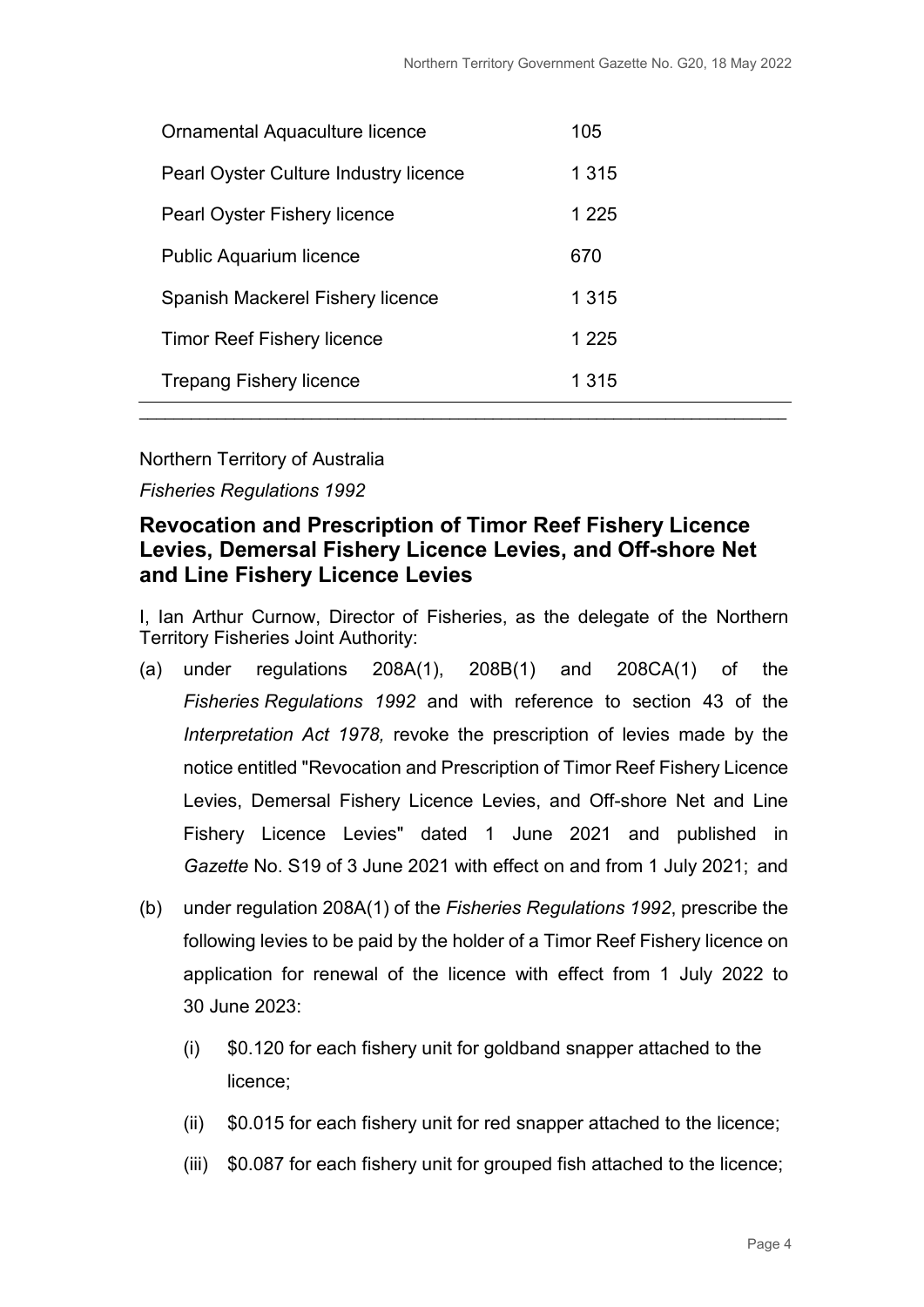and

- (c) under regulation 208B(1) of the *Fisheries Regulations 1992*, prescribe the following levies to be paid by the holder of a Demersal Fishery licence on application for renewal of the licence with effect from 1 July 2022 to 30 June 2023:
	- (i) \$0.060 for each fishery unit for goldband snapper attached to the licence;
	- (ii) \$0.065 for each fishery unit for red snapper attached to the licence;
	- (iii) \$0.046 for each fishery unit for grouped fish attached to the licence; and
- (d) under regulation 208CA(1) of the *Fisheries Regulations 1992*, prescribe the following levies to be paid by the holder of an Off-Shore Net and Line Fishery licence on application for renewal of the licence with effect from 1 July 2022 to 30 June 2023:
	- (i) \$0.1490 for each fishery unit for grey mackerel species from the Western Grey Mackerel Management Zone attached to the licence;
	- (ii) \$0.1490 for each fishery unit for grey mackerel species from the Eastern Grey Mackerel Management Zone attached to the licence;
	- (iii) \$0.0121 for each fishery unit for combined Blacktip Shark attached to the licence;
	- (iv) \$0.0169 for each fishery unit for Spot-tail Shark attached to the licence;
	- (v) \$0.0094 for each fishery unit for combined Shark group attached to the licence;
	- (vi) \$0.0024 for each fishery unit for combined other Shark group species attached to the licence;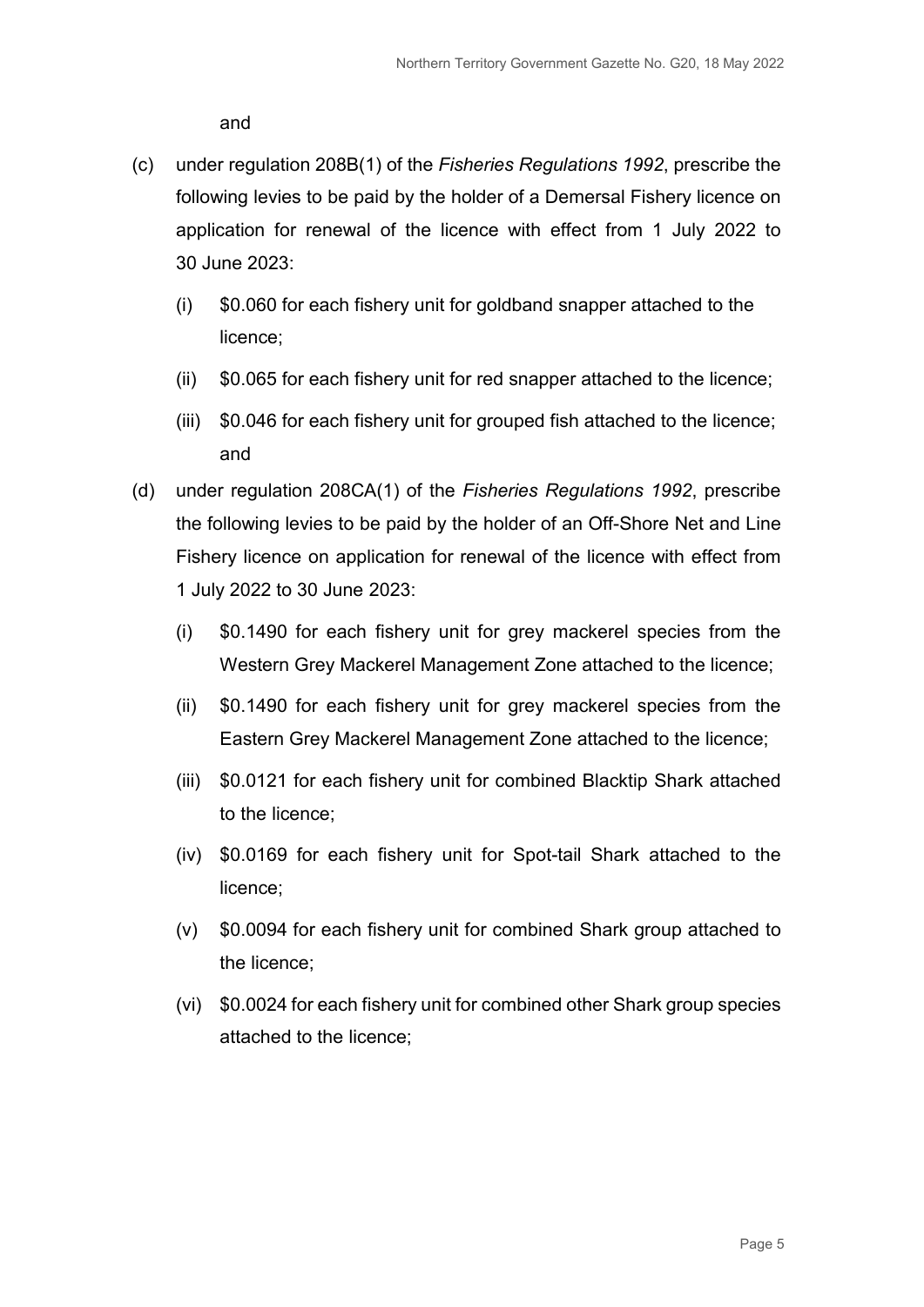(vii) \$0.0796 for each fishery unit for combined fin fish group (by-product) species attached to the licence.

Dated 9 May 2022 I. A. Curnow Director of Fisheries

Northern Territory of Australia

*Fisheries Regulations 1992*

**Prescription of Vessel Monitoring System Levy for Aquarium Fishery Licences, Barramundi Fishery Licences, Coastal Line Fishery Licences, Mud Crab Fishery Licences and Trepang Fishery Licences**

I, Ian Arthur Curnow, Director of Fisheries, as the delegate of the Northern Territory Fisheries Joint Authority:

\_\_\_\_\_\_\_\_\_\_\_\_\_\_\_\_\_\_\_\_\_\_\_\_\_\_\_\_\_\_\_\_\_\_\_\_\_\_\_\_\_\_\_\_\_\_\_\_\_\_\_\_\_\_\_\_\_\_\_\_\_\_\_\_\_\_\_\_\_\_\_

- (a) under regulation 208D(1) of the *Fisheries Regulations 1992* and with reference to section 43 of the *Interpretation Act 1978,* revoke the prescription of levies made by the notice entitled "Prescription of Vessel Monitoring System Levy for Aquarium Fishery Licences, Barramundi Fishery Licences, Mud Crab Fishery Licences and Trepang Fishery Licences" dated 1 June 2021 and published in *Gazette* No. S19 of 3 June 2021 with effect on and from 1 July 2021; and
- (b) under regulation 208D(1) of the *Fisheries Regulations 1992* and with reference to section 43 of the *Interpretation Act 1978,* revoke the prescription of levies made by the notice entitled "Prescription of Vessel Monitoring System Levy for Coastal Line Fishery Licences" dated 17 June 2021 and published in *Gazette* No. G25 of 23 June 2021 with effect on and from 1 July 2021; and
- (c) under regulation 208D(1) of the *Fisheries Regulations 1992,* with effect on and from 1 July 2022: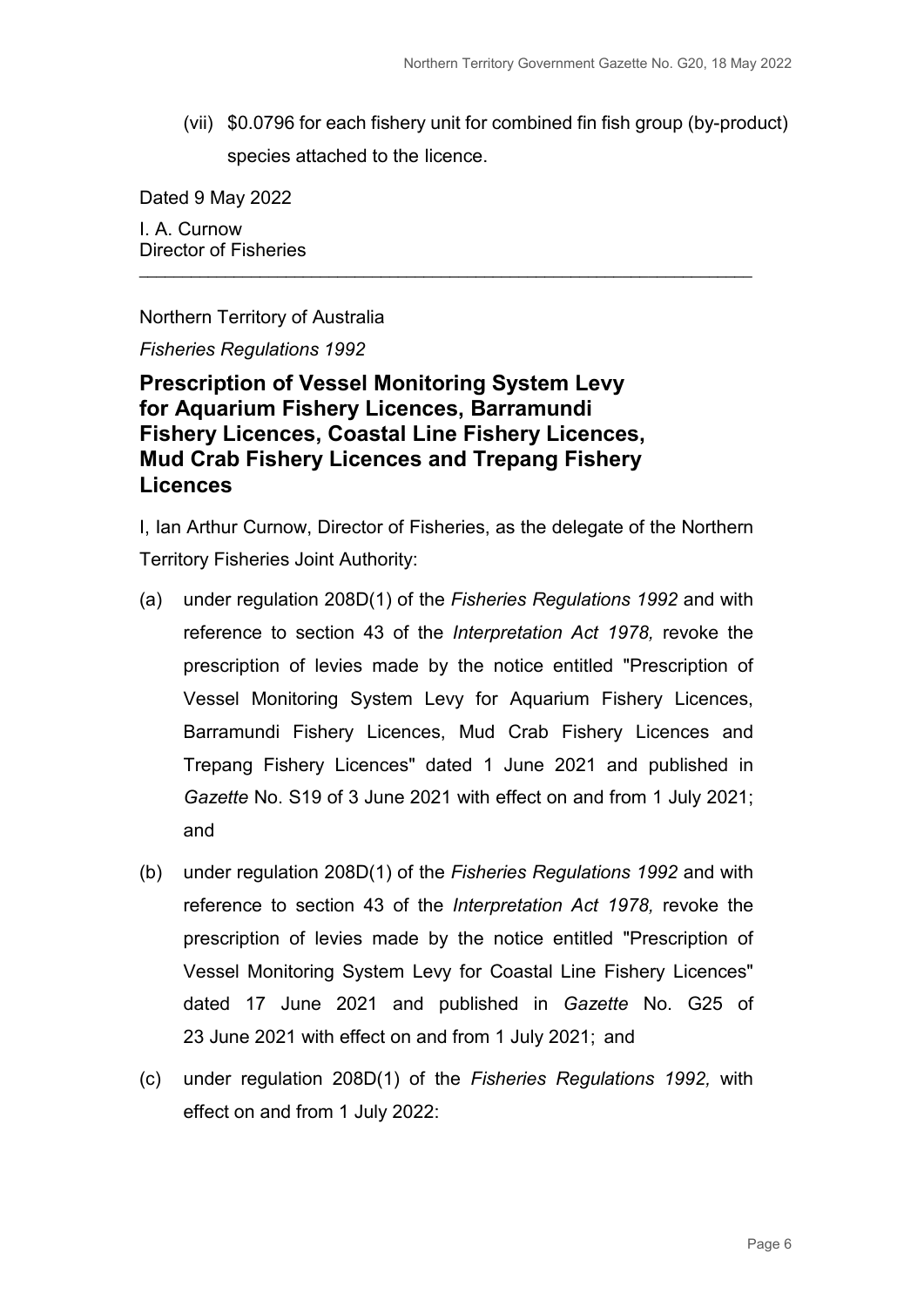- (i) prescribe a levy of \$1661.681 for Aquarium Fishery licences numbered 1902, 1905 and 1919 to be paid by the holder of the licence on application for renewal of the licence;
- (ii) prescribe a levy of \$372.45 on each unit of net endorsed on a Barramundi Fishery licence, to be paid by the holder of the licence on application for renewal of the licence;
- (iii) prescribe a levy of \$1297.00 for Coastal Line Fishery licences numbered 14, 5001, 5003, 5005, 5006, 5012, 5015, 5017 and 5029 to be paid by the holder of the licence on application for renewal of the licence;
- (iv) prescribe a levy of \$1006.12 for each Mud Crab Fishery licence, to be paid by the holder of the licence on application for renewal of the licence;
- (v) prescribe a levy of \$210.08 for each Trepang Fishery licence, to be paid by the holder of the licence on application for renewal of the licence.

\_\_\_\_\_\_\_\_\_\_\_\_\_\_\_\_\_\_\_\_\_\_\_\_\_\_\_\_\_\_\_\_\_\_\_\_\_\_\_\_\_\_\_\_\_\_\_\_\_\_\_\_\_\_\_\_\_\_\_\_\_\_\_\_\_\_\_\_\_\_\_

Dated 12 May 2022

I. A. Curnow Director of Fisheries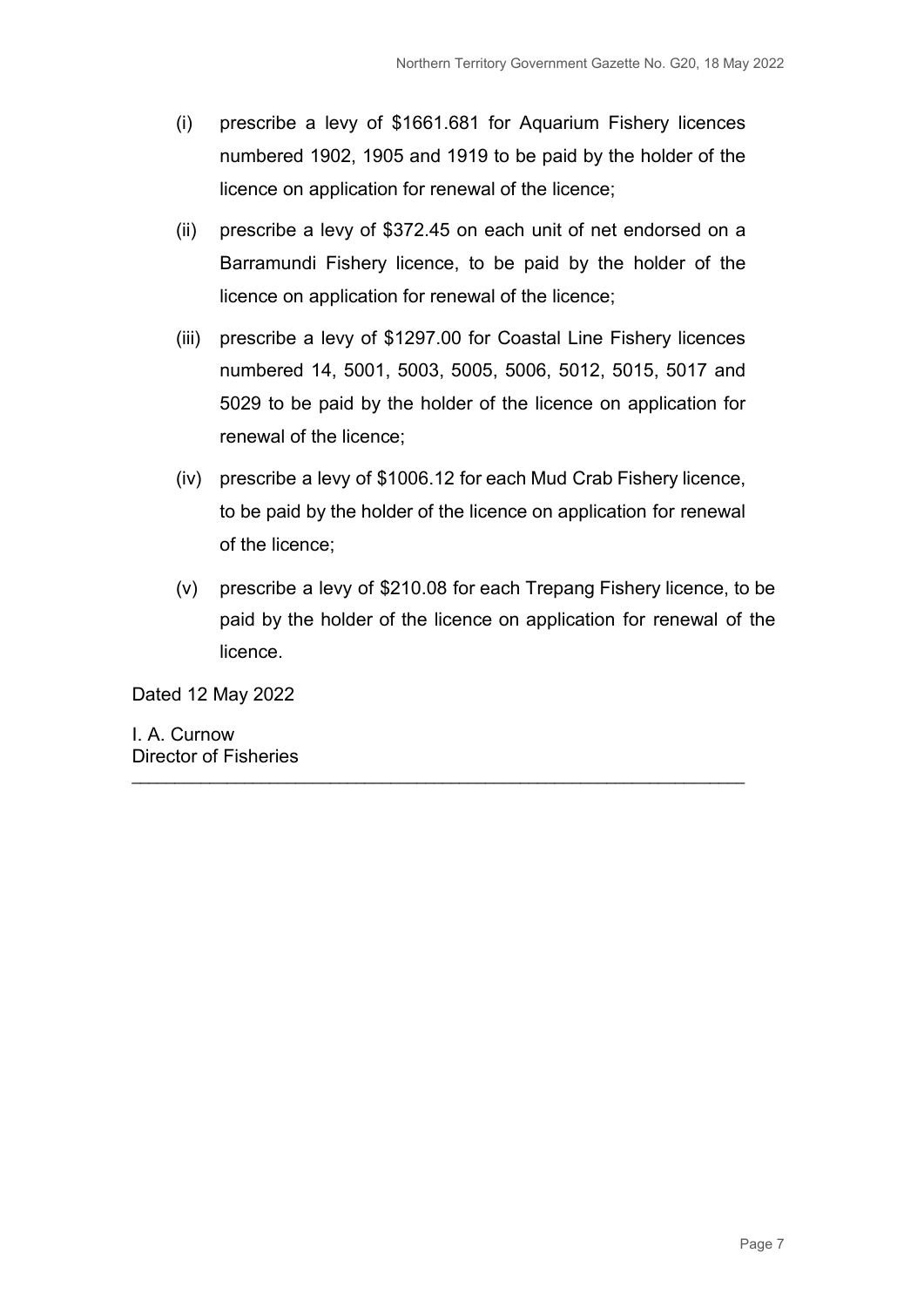## Northern Territory of Australia *Fisheries Regulations 1992*

## **Determination of Overcatch Fee**

I, Ian Arthur Curnow, Director of Fisheries, as the delegate of the Northern Territory Fisheries Joint Authority, under regulation 96CI(4) of the *Fisheries Regulations 1992*, determine the overcatch fee to be the amount specified in the Schedule for each kilogram of overcatch of the species group specified opposite the amount taken by an ONLF licensee with effect from 1 July 2022 to 30 June 2023.

Dated 9 May 2022

I. A. Curnow Director of Fisheries

#### **Schedule**

| Fee per kilogram (\$) | <b>Species Group</b>                                                          |
|-----------------------|-------------------------------------------------------------------------------|
| 14.91                 | mackerel species from the<br>grey<br>Western Grey Mackerel Management<br>Zone |
| 14.91                 | mackerel species from the<br>grey<br>Eastern Grey Mackerel Management<br>Zone |
| 4.53                  | combined Blacktip Shark                                                       |
| 4.53                  | Spot-tail Shark                                                               |
| 4.53                  | combined Shark group                                                          |
| 4.53                  | combined other Shark group species                                            |
| 9.23                  | combined finfish group                                                        |
| 2.50                  | Spanish mackerel                                                              |
|                       |                                                                               |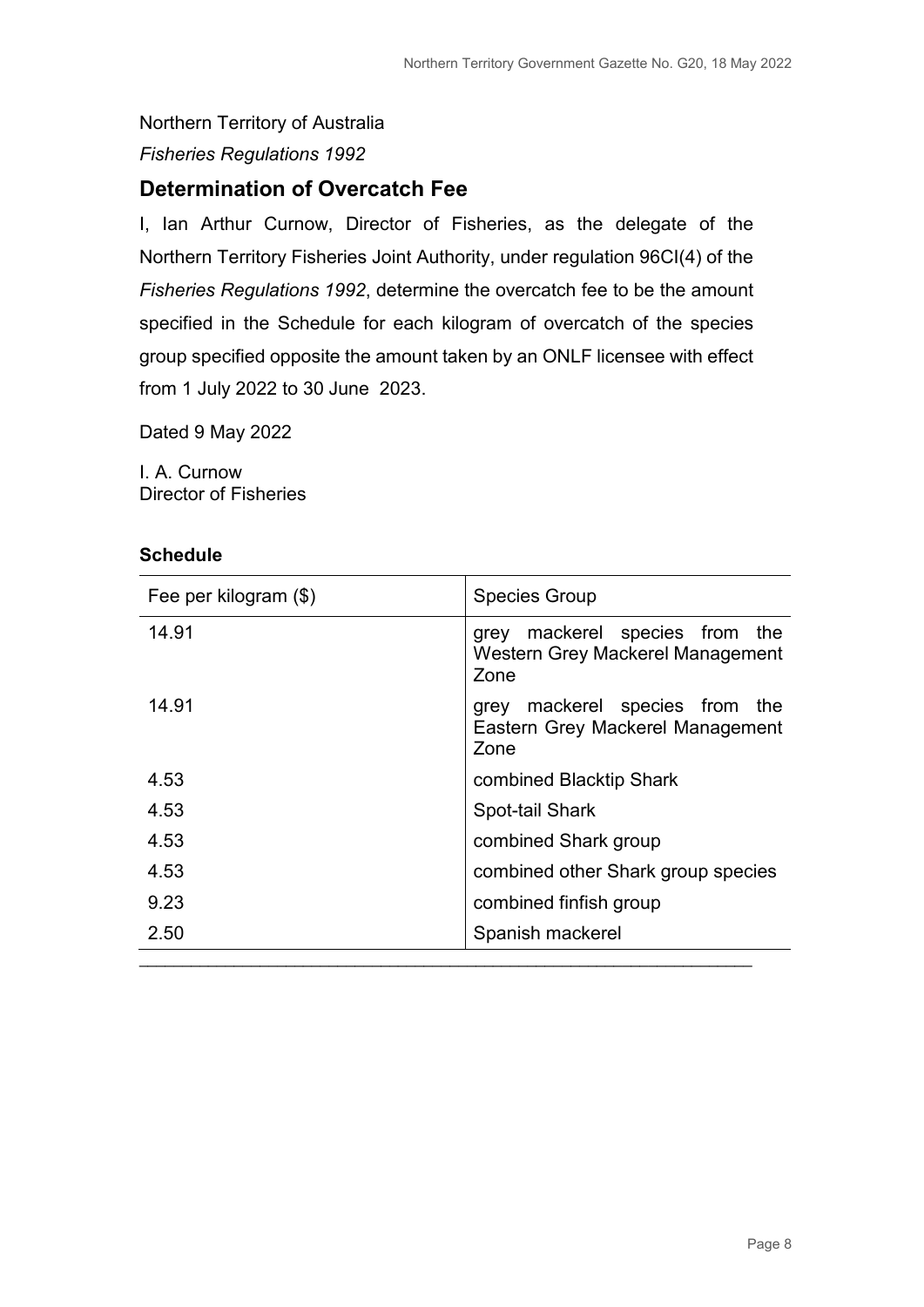*Energy Pipelines Act 1981*

### **Notification of Application for Pipeline Licence**

I, Christine Lara Cakebread, delegate of the Minister for Industry, Tourism and Trade under section 13(5) of the *Energy Pipelines Ac*t *1981* give notice that -

- (a) Santos NA Barossa Pty Ltd and Santos Offshore Pty Ltd of Level 7, 100 St Georges Terrace, Perth, Western Australia, 6000, and SK E&S Australia Pty Ltd of Level 6, 60 Martin Place, Sydney, New South Wales, 2000 have applied for a licence under section 13 of the *Energy Pipelines Act 1981* to construct and operate a gas pipeline, the 'Barossa Nearshore Gas Export Pipeline'; and
- (b) A map showing the proposed route of the proposed 'Barossa Nearshore Gas Export Pipeline' and the lands on which it is proposed to construct the pipeline may be examined at the website specified in the schedule below.

Dated 13 May 2022

C. L. Cakebread Delegate of the Minister for Industry, Tourism and Trade

#### **Schedule**

<https://www.santos.com/about-us/corporate-governance/public-notices/>

\_\_\_\_\_\_\_\_\_\_\_\_\_\_\_\_\_\_\_\_\_\_\_\_\_\_\_\_\_\_\_\_\_\_\_\_\_\_\_\_\_\_\_\_\_\_\_\_\_\_\_\_\_\_\_\_\_\_\_\_\_\_\_\_\_\_\_\_\_\_\_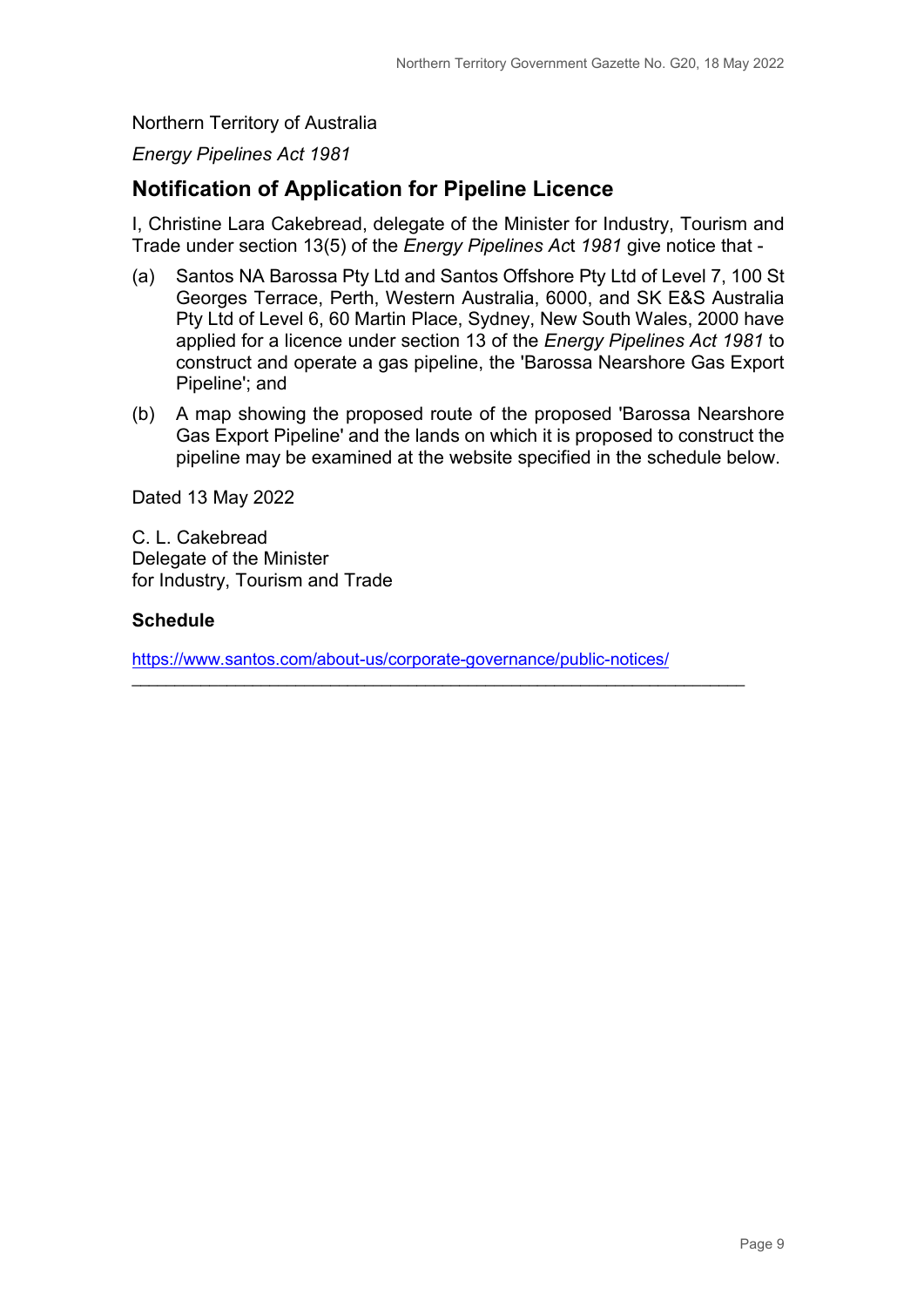*Petroleum (Submerged Lands) Act 1981*

## **Notification of Application for Pipeline Licence**

I, Christine Lara Cakebread, delegate of the Minister for Industry, Tourism and Trade under section 94(e) of the *Petroleum (Submerged Lands) Act 1981* give notice that -

- (a) Santos NA Barossa Pty Ltd and Santos Offshore Pty Ltd of Level 7, 100 St Georges Terrace, Perth, Western Australia, 6000, and SK E&S Australia Pty Ltd of Level 6, 60 Martin Place, Sydney, New South Wales, 2000 have applied for a licence under section 64 of the *Petroleum (Submerged Lands) Act 1981* to construct and operate a gas pipeline, the 'Barossa Nearshore Gas Export Pipeline'; and
- (b) A map showing the proposed route of the proposed 'Barossa Nearshore Gas Export Pipeline' and the lands on which it is proposed to construct the pipeline may be examined at the website specified in the schedule below.

Dated 13 May 2022

C. L. Cakebread Delegate of the Minister for Industry, Tourism and Trade

#### **Schedule**

<https://www.santos.com/about-us/corporate-governance/public-notices/>

\_\_\_\_\_\_\_\_\_\_\_\_\_\_\_\_\_\_\_\_\_\_\_\_\_\_\_\_\_\_\_\_\_\_\_\_\_\_\_\_\_\_\_\_\_\_\_\_\_\_\_\_\_\_\_\_\_\_\_\_\_\_\_\_\_\_\_\_\_\_\_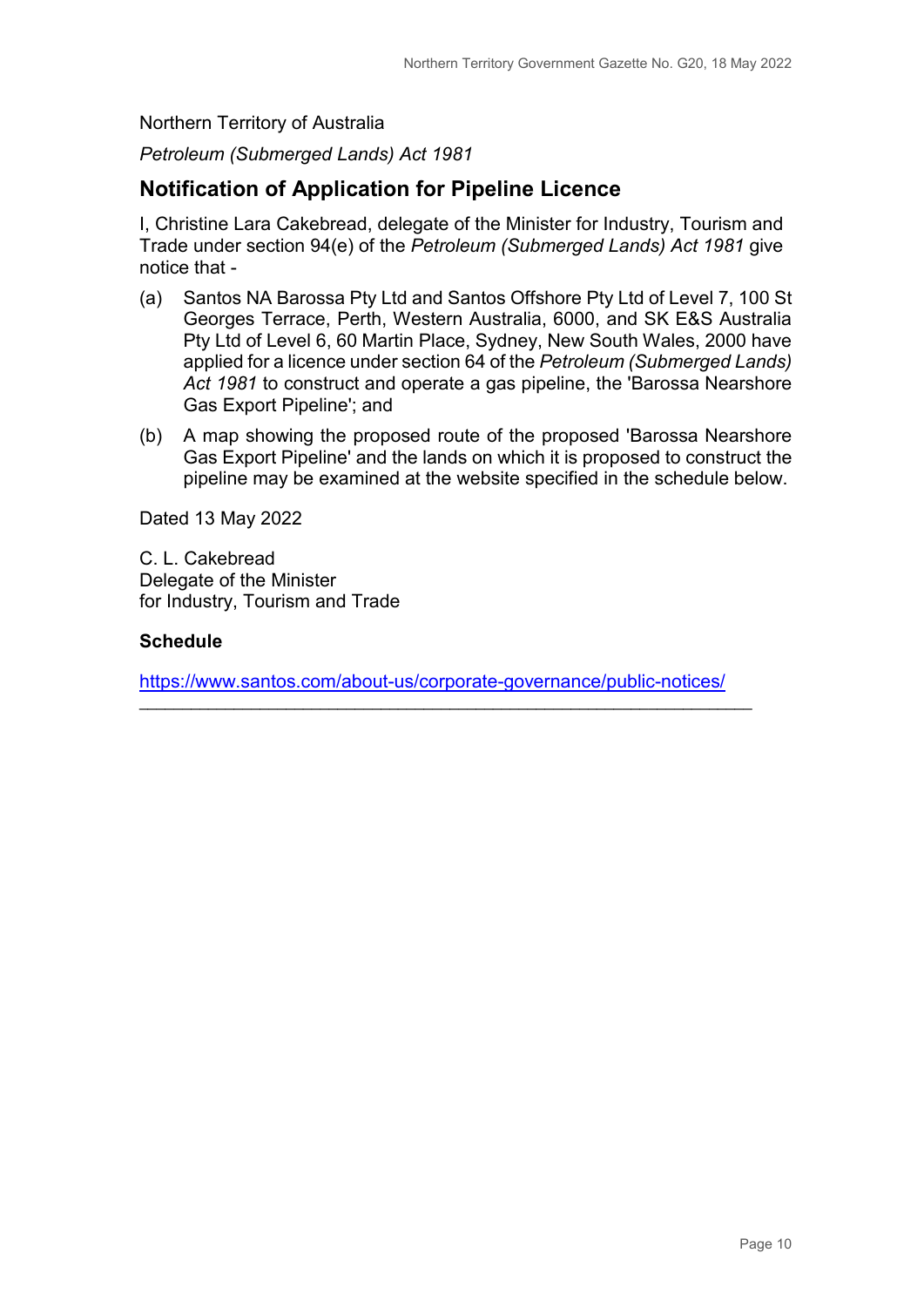*Bushfires Management Act 2016*

## **Regional Bushfires Committee for Arnhem Appointment of Members**

I, Eva Dina Lawler, Minister for Environment under section 36(1) of the *Bushfires Management Act 2016*, appoint Robert Junior Redford and Otto Bulmaniya Campion to be members of the regional bushfires committee established for the Arnhem fire management zone for 3 years.

\_\_\_\_\_\_\_\_\_\_\_\_\_\_\_\_\_\_\_\_\_\_\_\_\_\_\_\_\_\_\_\_\_\_\_\_\_\_\_\_\_\_\_\_\_\_\_\_\_\_\_\_\_\_\_\_\_\_\_\_\_\_\_\_\_\_\_\_\_\_\_

Dated 12 May 2022

E. D. Lawler Minister for Environment

Northern Territory of Australia *Bushfires Management Act 2016*

## **Regional Bushfires Committee for Vernon Arafura Appointment of Member**

I, Eva Dina Lawler, Minister for Environment, under section 36(1) of the *Bushfires Management Act 2016*, appoint Grant Thomas Hamilton to be a member of the regional bushfires committee established for Vernon Arafura fire management zone for 3 years.

\_\_\_\_\_\_\_\_\_\_\_\_\_\_\_\_\_\_\_\_\_\_\_\_\_\_\_\_\_\_\_\_\_\_\_\_\_\_\_\_\_\_\_\_\_\_\_\_\_\_\_\_\_\_\_\_\_\_\_\_\_\_\_\_\_\_\_\_\_\_\_

Dated 12 May 2022

E. D. Lawler Minister for Environment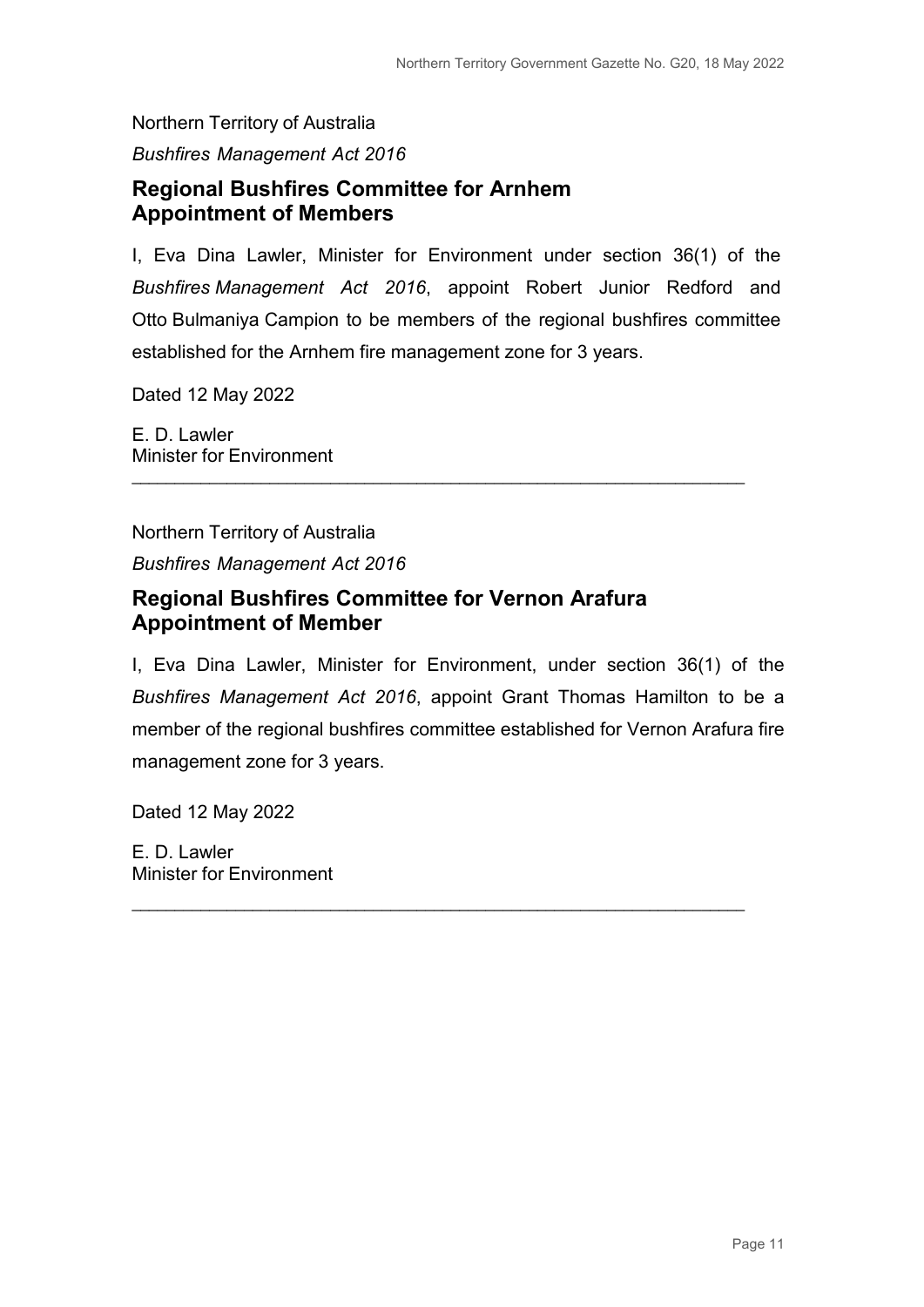*Police Administration Act 1978*

## **Sale of Goods**

Notice is hereby given that pursuant to section 166 of the *Police Administration Act 1978*, the following property as shown on the attached schedule has been in the possession of the Officer in Charge, Police Station, Alice Springs, for a period in excess of 3 months and this property will be sold or otherwise disposed of in a manner as determined by the Commissioner of Police, if after twenty-eight (28) days from the publication of this notice the property remains unclaimed.

Rob Engels **Superintendent** Alice Springs Police Station

5 May 2022

#### **Schedule**

| 557941 | 001     | <b>Red Toyota Hilux</b>                    |  |
|--------|---------|--------------------------------------------|--|
|        |         | NT registration: #CC66BJ (plates displayed |  |
|        |         | #508 348)                                  |  |
| 566500 | 001/002 | White Toyota Prado & keys                  |  |
|        |         | NT registration: #CE00LB                   |  |
| 573482 | 001     | Grey Toyota Land Cruiser, 100 series       |  |
|        |         | Nil plates, VIN #JT711UJA509005772         |  |
| 569819 | 004     | Silver Toyota Spacia & keys                |  |
|        |         | NT registration: #CE25AO                   |  |
| 581481 | 001     | Black & silver Leimoto small pit bike      |  |
| 580488 | 001     | <b>Green Emetro motorised scooter</b>      |  |

#### **Exhibits – Vehicles**

#### **Exhibits / MPR to CRTM**

| 583112 | 002 | \$25.00        | Safe           |
|--------|-----|----------------|----------------|
| 582839 | 001 | \$5.45         | Safe           |
| 582838 | 001 | \$19.65        | Safe           |
| 582342 | 002 | <b>USD2.00</b> | A <sub>2</sub> |
| 582281 | 002 | \$19.35        | Safe           |
| 581257 | 001 | \$1.00         | A <sub>2</sub> |

#### **Exhibit/MPR Destruction**

| 583112 | 001     | Black Jay Pai purse & contents      | Safe           |
|--------|---------|-------------------------------------|----------------|
| 583008 | 001     | Purple Samsung mobile phone         | A <sub>3</sub> |
| 583005 | 001     | Camouflage wallet & contents        | <b>Blue</b>    |
| 583003 | 001     | Black & brown men's wallet          | <b>Blue</b>    |
| 582989 | 001/002 | Red & blue bag with flowers, empty  | <b>Blue</b>    |
|        |         | unicorn wallet, black Samsung phone |                |
| 582988 | 001     | <b>Black Telstra mobile phone</b>   | A3             |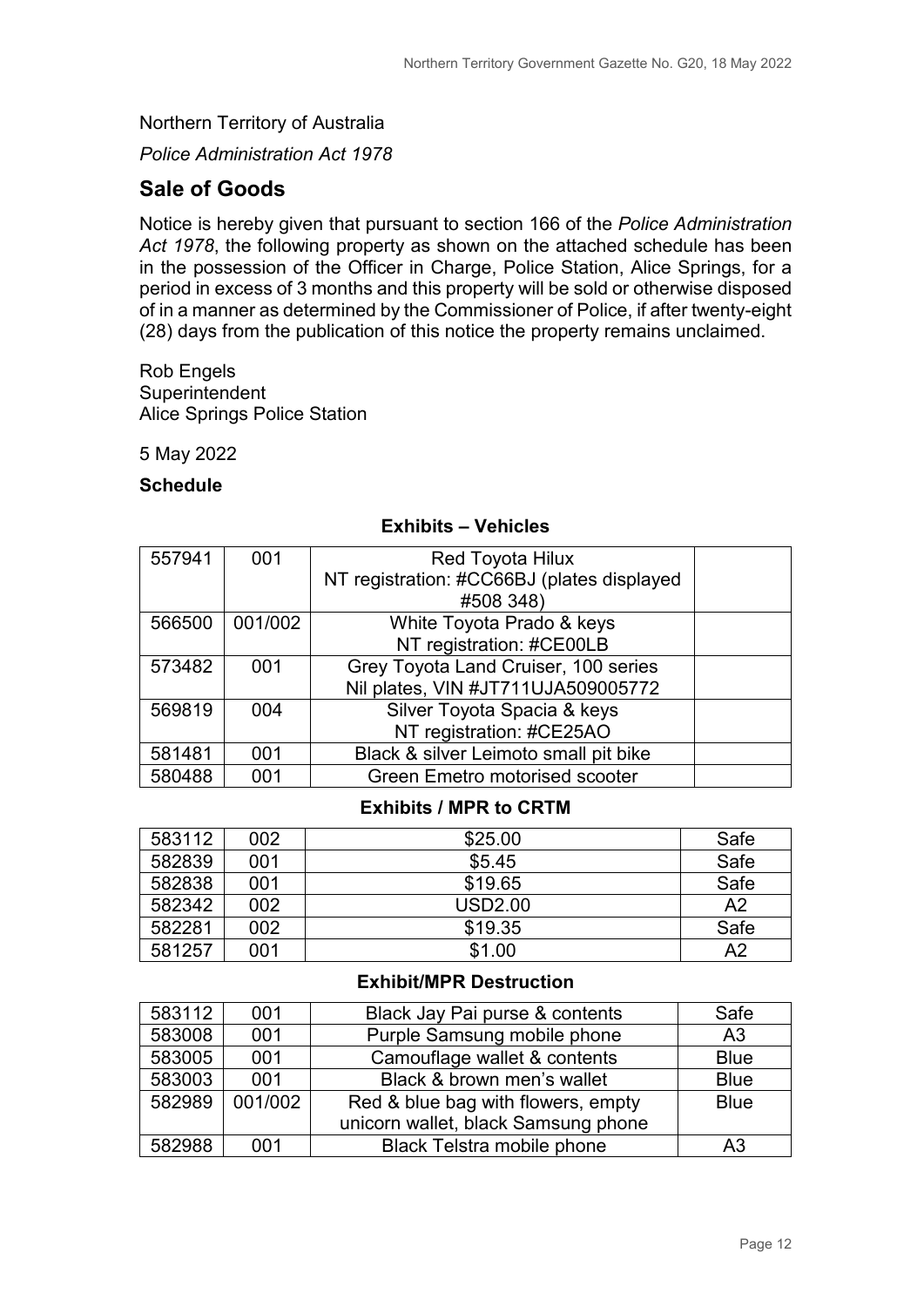| 582906 | 001     | Camera accessories, Canon camera         | Red            |
|--------|---------|------------------------------------------|----------------|
|        |         | pouch, light & attachments, cables       |                |
| 582869 | 001     | <b>Silver Canon Powershot A550</b>       | Red            |
| 582844 | 001     | <b>Black Telstra mobile phone</b>        | A <sub>3</sub> |
| 582842 | 001-003 | Black Anko handbag, black purse, Nokia   | A2             |
|        |         | mobile phone in rainbow case             |                |
| 582839 | 002     | Pink & silver glitter purse              | Safe           |
| 582838 | 001/001 | Purple wallet, Indigenous design         | Safe           |
| 582797 | 001     | Black & red car FM transmitter           | Yellow         |
| 582686 | 001     | White ladies Garmin Forerunner watch     | <b>Blue</b>    |
| 582607 | 001     | Black & grey Nokia mobile phone          | A <sub>3</sub> |
| 582572 | 001     | Black Nokia mobile phone, backing case   | A <sub>3</sub> |
| 582572 | 002     | Black Samsung mobile phone, flip case    | A <sub>3</sub> |
| 582461 | 001     | Blue Optus mobile phone, clear case with | A3             |
|        |         | monkey picture                           |                |
| 582342 | 001     | Brown Louis Vuitton handbag (fake)       | A2             |
| 582339 | 001     | <b>Black Telstra mobile phone</b>        | A3             |
| 582331 | 001     | <b>Black Telstra mobile phone</b>        | A3             |
| 582282 | 001     | White iPhone, floral case                | A3             |
| 582281 | 001     | Madagascar kids money tin                | Safe           |
| 582278 | 001     | Black & blue Telstra mobile phone        | A3             |
| 582234 | 001     | <b>Black JBL side flip speakers</b>      | <b>Blue</b>    |
| 582206 | 001     | Black & white Telstra mobile phone       | A3             |
| 582186 | 001     | 12v portable air compressor in bag       | A <sub>3</sub> |
| 581957 | 001     | Silver Samsung tablet in red cover       | A2             |
| 581936 | 001     | <b>Black Telstra mobile phone</b>        | A <sub>3</sub> |
| 581925 | 001     | 3 x backpacks containing clothing        | A2             |
| 581900 | 001     | <b>Black Blackview mobile phone</b>      | A3             |
| 581899 | 001     | Black & blue Oddo mobile phone           | A <sub>3</sub> |
| 581729 | 001-002 | Nissan vehicle key, blue Nokia mobile    | A3             |
| 581678 | 001     | <b>Black Telstra mobile phone</b>        | A3             |
| 581669 | 001     | Black iPhone, red case                   | A3             |
| 581665 | 001     | Grey Telstra mobile phone                | A <sub>3</sub> |
| 581646 | 001     | Grey Nokia mobile phone                  | A3             |
| 581589 | 001     | Black & red Hot Chilli wallet            | Red            |
| 581566 | 001     | <b>Black Samsung mobile phone</b>        | A3             |
| 581554 | 001     | False teeth                              | Red            |
| 581447 | 001     | <b>Black Oppo mobile phone</b>           | A3             |
| 581363 | 001     | <b>Black wallet &amp; contents</b>       | <b>Blue</b>    |
| 581312 | 001     | Black & gold wallet & contents           | <b>Blue</b>    |
| 581257 | 002     | Round "\$100 note" money tin             | A2             |
| 581074 | 001-004 | Brown over shoulder satchel bag          | A2             |
|        |         | containing clothing                      |                |
| 581033 | 001     | Kia vehicle key                          | Yellow         |
| 580897 | 001     | St Johns small first aid kit             | A <sub>2</sub> |
| 580867 | 001     | White iPhone                             | A3             |
| 580736 | 001     | Nikon F3 camera with mirror zoom lens in | A3             |
|        |         | brown leather carry bag                  |                |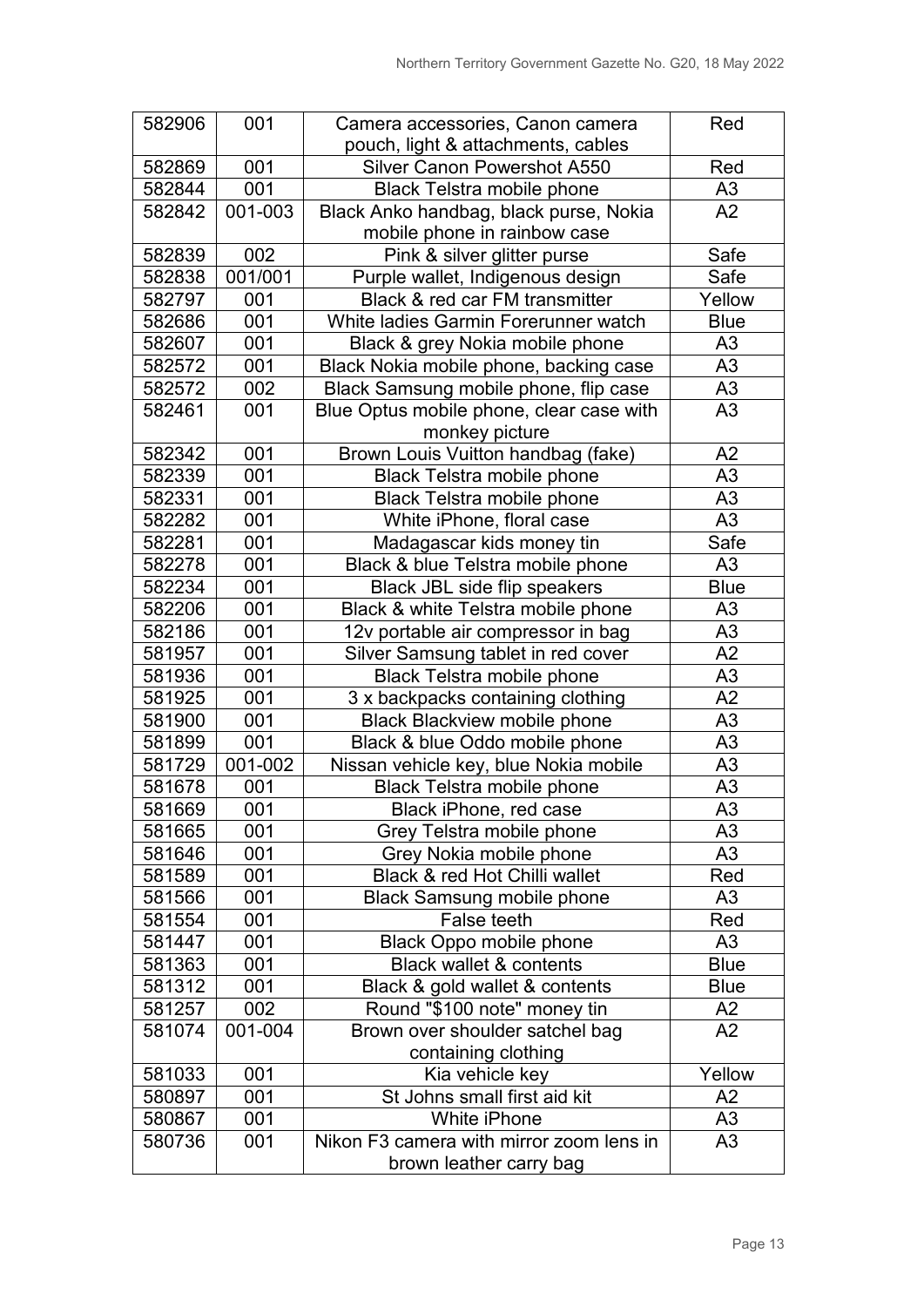| 580603 | 001     | Holden vehicle key         | Yellow      |
|--------|---------|----------------------------|-------------|
| 581210 | 001     | Black Oppo mobile phone    | A3          |
| 580598 | 001     | Subaru vehicle manual      | <b>Blue</b> |
| 578237 | 001-002 | White iPhone and earphones | A3          |

| 583139 | 001 | Dark blue Fuji Nevada mountain bike        |
|--------|-----|--------------------------------------------|
| 583062 | 001 | <b>White Montari Avanti</b>                |
| 583058 | 001 | Black & orange Hurrican Malvern Star       |
| 583033 | 001 | <b>Black &amp; light blue Stratosphere</b> |
| 583025 | 001 | Lime green mountain bike,                  |
|        |     | Nil brand as now painted white             |
| 583012 | 001 | Silver bike, nil brand                     |
| 582938 | 001 | Blue & black X-Fusion MT60                 |
|        |     | S/N #G2108181983                           |
| 582923 | 001 | <b>Black scooter</b>                       |
| 582893 | 001 | Orange & black KHS Alite 500               |
| 582856 | 001 | Light blue Malvern Star                    |
|        |     | S/N #SNFSD18K04589                         |
| 582768 | 001 | <b>Black &amp; yellow Scott Aspect</b>     |
|        |     | <b>S/N #CCEV3880</b>                       |
| 582741 | 001 | Green & black Max 100 Scooter              |
| 582601 | 001 | <b>Red Razor scooter</b>                   |
| 582509 | 001 | Black & red Merida Big 7                   |
|        |     | S/N #ACF17J010043                          |
| 582504 | 001 | <b>Black &amp; white Merida Matts</b>      |
|        |     | S/N #C1423136                              |
| 582382 | 001 | Black & yellow Progear Shockwave 20        |
| 582303 | 001 | Dark grey small mountain bike              |
| 582300 | 001 | White & light blue Bella Vista             |
| 582155 | 001 | Silver bike, nil brand                     |
| 582120 | 001 | Blue & red Hurricane Malvern Star          |
| 582119 | 001 | Pink & light blue Storm Malvern Star       |
| 582059 | 001 | <b>Black &amp; blue Trek Xcaliber</b>      |
| 582058 | 001 | Black & light blue Black Thunder Avanti    |
|        |     | S/N #TBBAA824                              |
| 582029 | 001 | Light blue & white kids mountain bike      |
| 581945 | 001 | Purple & cream La Jolla Street Cruiser     |
| 581934 | 001 | White Summit D2750                         |
| 581916 | 001 | <b>Black &amp; red Giant</b>               |
| 581913 | 001 | Light blue bike, nil brand                 |
| 581887 | 001 | Blue & white Apollo Cheetah                |
| 581887 | 002 | <b>Green Norco Kokanee</b>                 |
| 581743 | 001 | <b>Purple Raleigh</b>                      |
| 581674 | 001 | Red & Black Hardrock Specialized           |
| 581673 | 001 | Red & White Trek Cobia                     |
|        |     | S/N #WTU203C6410G                          |
| 581613 | 001 | Originally green, spray painted black      |
|        |     | <b>Nil Brand</b>                           |

#### **Bikes Auction**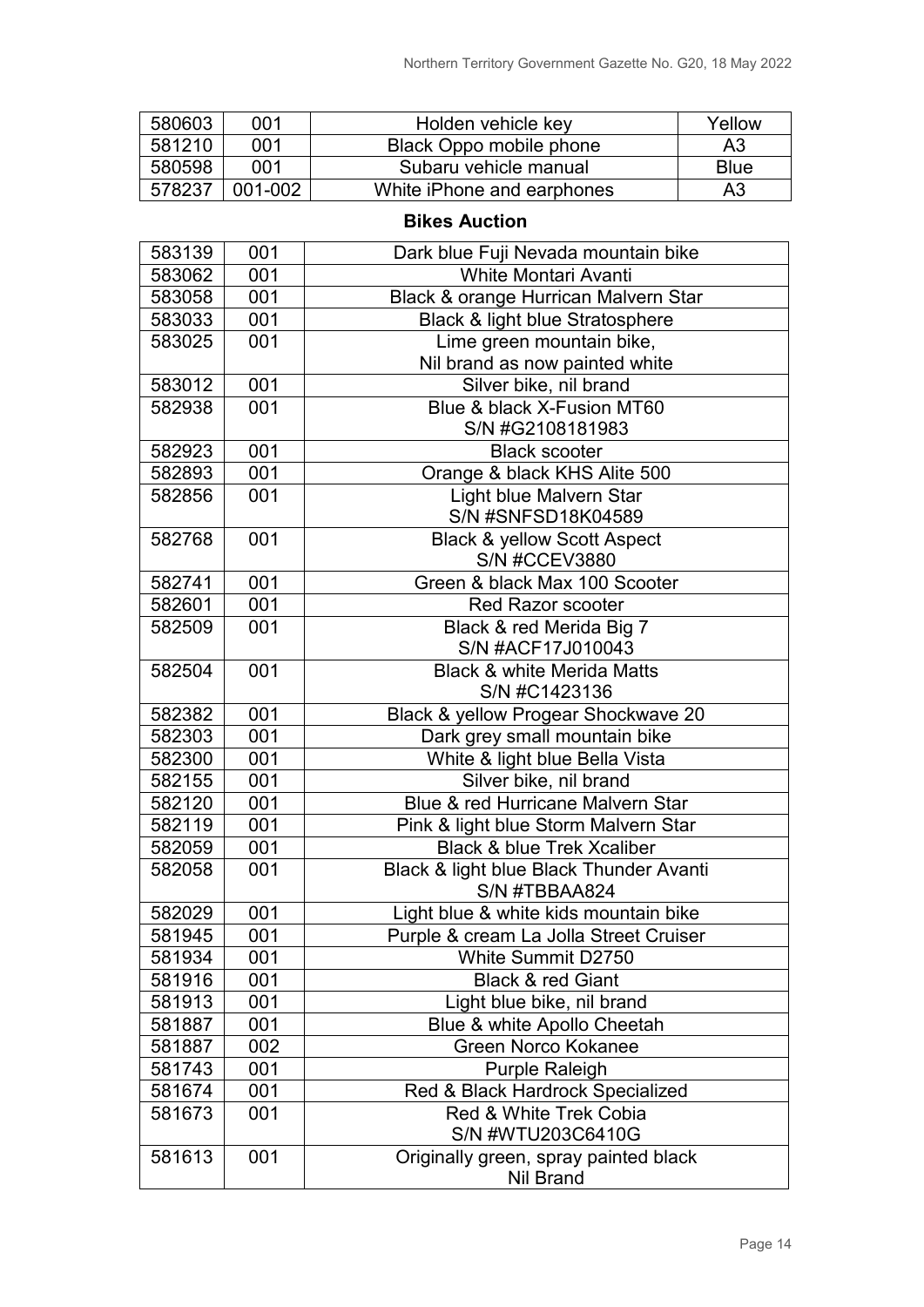| 581606 | 001 | Orange & black Fluid Shred                   |  |
|--------|-----|----------------------------------------------|--|
| 583224 | 001 | <b>Black Copenhagen</b>                      |  |
| 583199 | 001 | <b>Black &amp; red Tourex</b>                |  |
| 583178 | 001 | Black & blue scooter                         |  |
| 581521 | 001 | Pink Repco Mojo                              |  |
| 581449 | 001 | <b>Black &amp; red Mercury</b>               |  |
| 581443 | 001 | Black & orange Trek Marlin 5                 |  |
| 581371 | 001 | <b>Black Avanti Thunder</b>                  |  |
| 581370 | 001 | Maroon Huffy Alumina                         |  |
| 581344 | 001 | <b>Black Haro Downtown</b>                   |  |
| 581342 | 001 | <b>Black scooter</b>                         |  |
| 581341 | 001 | <b>Red Pro Series scooter</b>                |  |
| 581337 | 001 | Silver scooter                               |  |
| 581229 | 001 | Blue & black Noize scooter                   |  |
| 581229 | 001 | Blue & black Noize scooter                   |  |
| 581121 | 001 | <b>Black &amp; orange Tourex</b>             |  |
| 580944 | 001 | <b>Red Raleigh Venture</b>                   |  |
| 580928 | 001 | <b>Silver Montreal</b>                       |  |
| 580843 | 001 | <b>Black &amp; blue Stratosphere</b>         |  |
| 580781 | 001 | <b>Black &amp; red Tourex X-Train</b>        |  |
| 580739 | 001 | <b>Black &amp; red Hardrock</b>              |  |
|        |     | S/N #WSBC602017038I                          |  |
| 580732 | 001 | White & black, nil brand                     |  |
| 580666 | 001 | <b>Black X-Fusion</b>                        |  |
| 580600 | 001 | Black & grey Avanti Black Thunder            |  |
| 580596 | 001 | <b>Black Everest</b>                         |  |
| 580544 | 001 | Yellow & purple, nil brand                   |  |
| 580486 | 001 | Black & light blue Crusader kids bike        |  |
| 580467 | 001 | White bike, nil brand                        |  |
| 580445 | 001 | Red & black scooter                          |  |
| 580395 | 001 | White & black Trek                           |  |
| 581865 | 001 | <b>Black &amp; silver Avanti</b>             |  |
|        |     | S/N #U20YQ08758                              |  |
| 580969 | 001 | <b>Black &amp; green Scott Aspect</b>        |  |
|        |     | S/N #AS30107463 EN14766                      |  |
| 580894 | 001 | <b>Black &amp; blue Goldcross Series GXC</b> |  |
|        |     | S/N #HY10204088                              |  |

## **Firearms for destruction**

| 563229 | 004 | Marlin, model 25N, rifle bolt action  |
|--------|-----|---------------------------------------|
|        |     | S/N #03413109                         |
| 582917 | 001 | Lanber, Ibargun, 12 guage single shot |
|        |     | S/N #11873                            |
|        |     |                                       |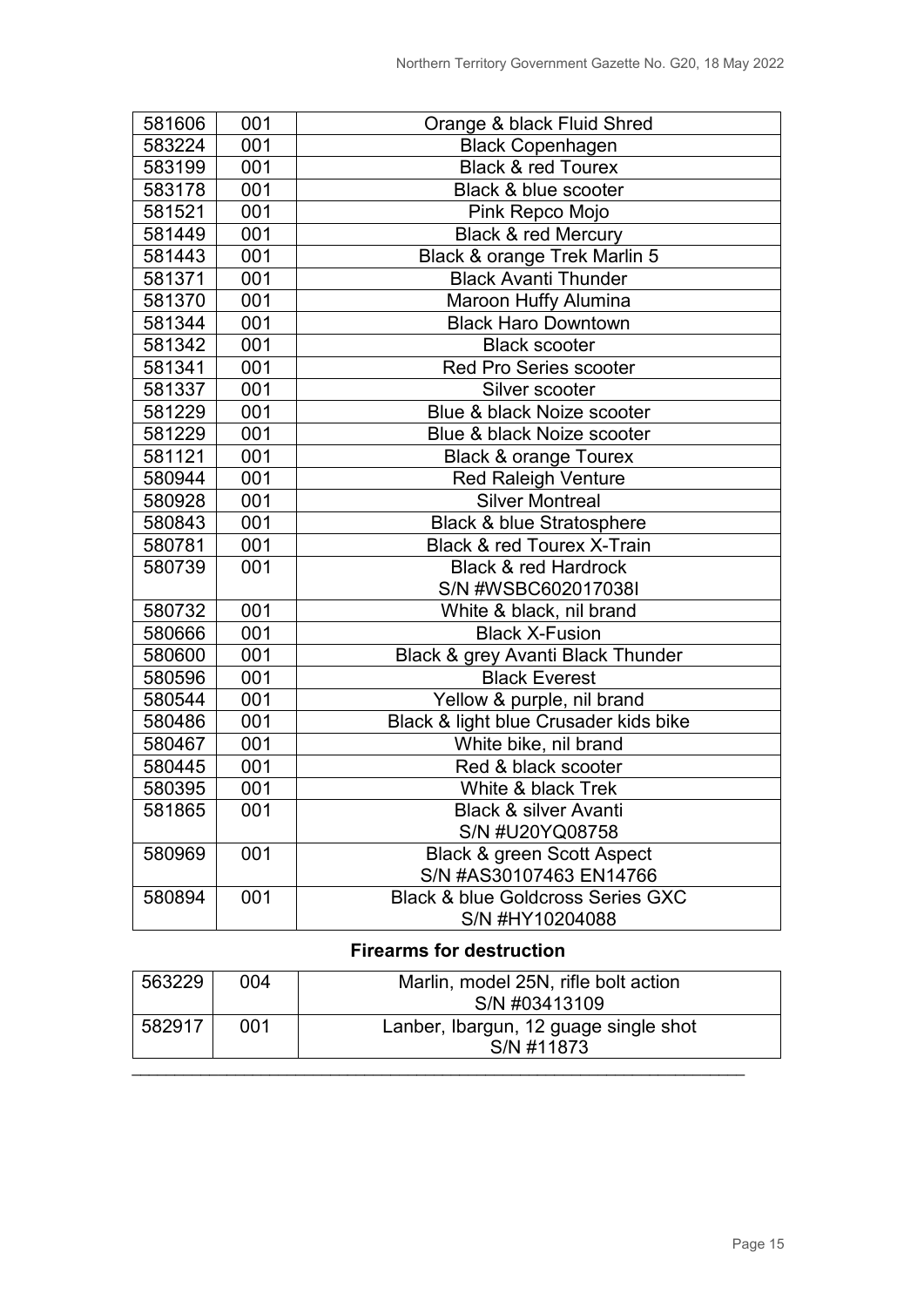*Police Administration Act 1978*

## **Sale of Goods**

Notice is hereby given that pursuant to section 166 of the *Police Administration Act 1978*, the following property as shown on the attached schedule has been in the possession of the Officer in Charge, Katherine Police Station, for a period in excess of 3 months and this property will be sold or otherwise disposed of in a manner as determined by the Commissioner of Police, if after twenty-eight (28) days from the publication of this notice the property remains unclaimed.

Warren Scott A/Superintendent Katherine Police Station

13 May 2022

#### **Schedule**

### **Exhibit Number Item Description Location** 558250/001 | Motorcycle helmet/parts/accessories | Z2 559611/001 Drill Z1 573298/002 Bicycle accessories Z1 552089/001 2003 white Mitsubishi Car compound 559876/001 Silver Toyota RAV4 Car compound 567720/016 White Toyota Hilux dual cab Car compound 572686/011 White Toyota Hilux Car compound

#### **Exhibits Auction**

#### **Exhibits / MPRs to RTM**

| <b>Exhibit Number</b> | <b>Item Description</b> | Location |
|-----------------------|-------------------------|----------|
| 557403/002/001        | Coins 230 cents         | D4       |

#### **Bikes Auction**

| <b>Exhibit Number</b> | <b>Item Description</b>                | Location         |
|-----------------------|----------------------------------------|------------------|
| 549022/001            | Bicycle - black/grey Radius            | <b>Bike rack</b> |
| 562501/001            | Bicycle - black, red and white Mercury | <b>Bike rack</b> |
|                       | kids bike                              |                  |
| 562575/001            | Bicycle- black/red Tourex X-Train66    | <b>Bike rack</b> |
| 566909/001            | Bicycle - red mountain bike            | <b>Bike rack</b> |
| 567099/001            | Bicycle - blue/black Sunpeed mountain  | <b>Bike rack</b> |
|                       | <b>bike</b>                            |                  |
| 571326/001            | Bicycle - black/white Soaspect         | <b>Bike rack</b> |
| 571608/001            | Bicycle - silver/green Hyper           | <b>Bike rack</b> |
| 571773/001            | Bicycle – purple Repco mountain bike   | <b>Bike rack</b> |
| 571787/001            | Bicycle - green Repco Shimano road     | <b>Bike rack</b> |
|                       | bike                                   |                  |
| 571789/001            | Bicycle - silver/black Malvern Octane  | <b>Bike rack</b> |
|                       | 26 inch                                |                  |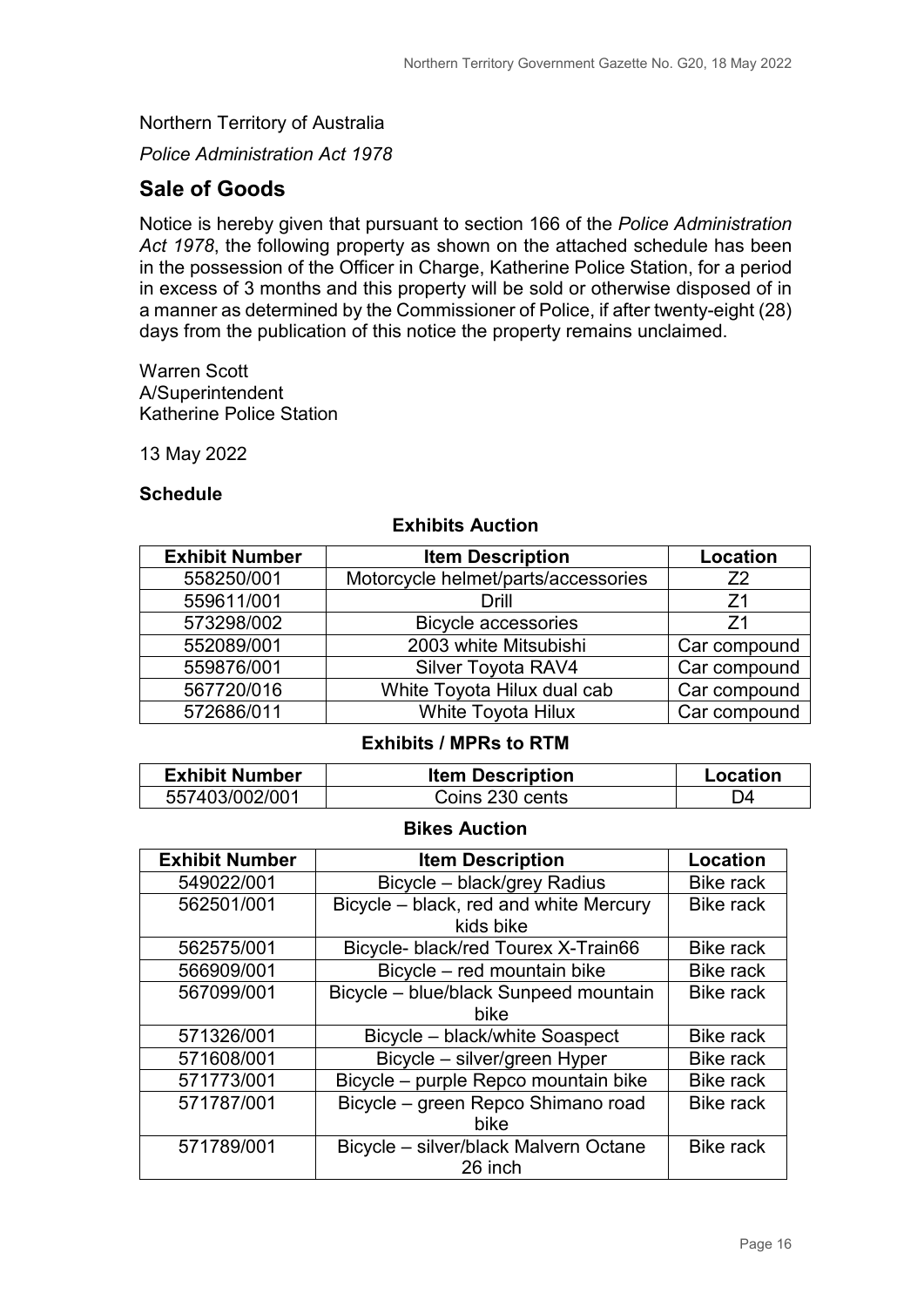| 571791/001 | Bicycle – orange/black Primate kids bike | <b>Bike rack</b> |
|------------|------------------------------------------|------------------|
| 571941/001 | Bicycle – grey/black Shimano equipped    | <b>Bike rack</b> |
|            | Montreal (female)                        |                  |
| 573298/001 | Bicycle - black/red TBE                  | <b>Bike rack</b> |
| 578518/001 | Bicycle – pink Flight cruiser 105        | <b>Bike rack</b> |

#### **Seized Firearms for Destruction**

| <b>Exhibit Number</b> | <b>Item Description</b>               | <b>Location</b>   |
|-----------------------|---------------------------------------|-------------------|
| 566848/001            | Firearm - Steyr Prohunter SN: 3080186 | Q <sub>5</sub>    |
| 566848/002            | Firearm - Sterling M14 SN: A410918    | FCO <sub>2</sub>  |
| 583077/001            | Firearm - Browning 22 rifle           | FA <sub>8</sub>   |
|                       | SN: 20309ZN242                        |                   |
| 539655/001            | Firearm                               | <b>FA20</b>       |
| 540594/003            | Firearm                               | Safe              |
| 540594/002            | Firearm                               | Safe              |
| 568753/002            | Firearm                               | <b>FC18</b>       |
| 569931/001            | Firearm                               | <b>FC11</b>       |
| 570553/001            | Firearm                               | <b>FC10</b>       |
| 572688/001            | Firearm                               | <b>FB19</b>       |
| 572688/002            | Firearm                               | <b>FB20</b>       |
| 573308/041            | Firearm                               | <b>FD09</b>       |
| 573308/001            | Firearm                               | <b>FD04</b>       |
| 573308/005            | Firearm                               | <b>FD01</b>       |
| 573308/007            | Firearm                               | <b>FD12</b>       |
| 573308/008            | Firearm                               | <b>FD20</b>       |
| 573308/056            | Firearm                               | P <sub>1</sub>    |
| 573308/052            | Firearm                               | $\overline{P1}$   |
| 573308/044            | Firearm                               | <b>FD03</b>       |
| 573308/043            | Firearm                               | <b>FD14</b>       |
| 573308/028            | Firearm                               | <b>FC12</b>       |
| 573308/027            | Firearm                               | $\overline{FC13}$ |
| 573308/026            | Firearm                               | <b>FD15</b>       |
| 573308/025            | Firearm                               | <b>FD11</b>       |
| 573308/023            | Firearm                               | <b>FD23</b>       |
| 573308/021            | Firearm                               | <b>FD17</b>       |
| 573308/017            | Firearm                               | Safe              |
| 573308/015            | Firearm parts                         | P <sub>1</sub>    |
| 573308/029            | Firearm parts                         | <b>FC14</b>       |
| 567049/016            | Firearm                               | Safe              |
| 583077/001            | Firearm                               | FA <sub>8</sub>   |
|                       |                                       |                   |